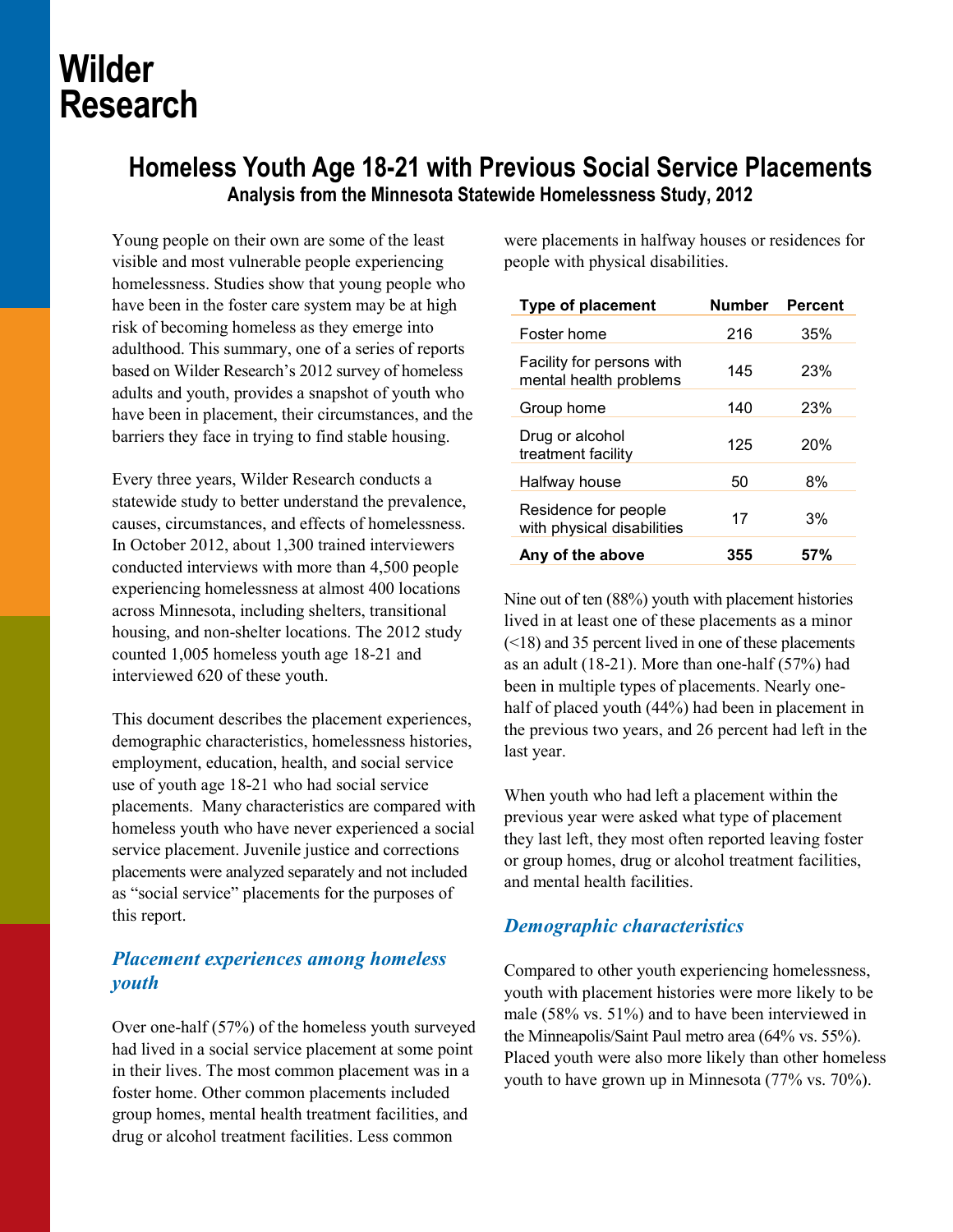| Where youth experiencing<br>homelessness primarily<br>lived up to age 16 | <b>Placed</b><br>youth<br>$(N=352)$ | Other<br>youth<br>$(N=263)$ |
|--------------------------------------------------------------------------|-------------------------------------|-----------------------------|
| Minneapolis                                                              | 20%                                 | 18%                         |
| St. Paul                                                                 | 11%                                 | 11%                         |
| Seven-county metro area, but<br>not Minneapolis or St. Paul              | 13%                                 | 17%                         |
| Greater Minnesota                                                        | 34%                                 | 24%                         |
| Another state                                                            | 22%                                 | 27%                         |
| Another country                                                          | 1%                                  | 3%                          |

Youth of color have high rates of homelessness regardless of their history of out-of-home placements, but a smaller percentage of youth with placement histories were African American (31%) compared to other homeless youth who had never been placed (43%).

| Racial/ethnic background<br>of youth experiencing<br>homelessness | <b>Placed</b><br>youth<br>$(N=350)$ | Other<br>youth<br>$(N=265)$ |
|-------------------------------------------------------------------|-------------------------------------|-----------------------------|
| African American                                                  | 31%                                 | 43%                         |
| White (non-Hispanic)                                              | 31%                                 | 28%                         |
| American Indian                                                   | 12%                                 | 9%                          |
| Other or multi-racial                                             | 12%                                 | 12%                         |
| African Native                                                    | 2%                                  | 4%                          |
| Asian                                                             | $1\%$                               | 2%                          |
| Hispanic (any race)                                               | 12%                                 | 8%                          |

Youth with placement histories were less likely than other homeless youth to have children (30% vs. 35%) and to have children with them at the time they were interviewed (20% vs. 28%).

| <b>Homeless youth with</b><br>children | <b>Placed</b><br>youth<br>$(N=355)$ | Other<br>youth<br>$(N=265)$ |
|----------------------------------------|-------------------------------------|-----------------------------|
| Have children                          | 30%                                 | 35%                         |
| Have children with them                | 20%                                 | <b>28%</b>                  |

In addition, placed youth were more likely than other homeless youth to identify as lesbian, gay, bisexual, or unsure of their sexual preference (19% vs. 10%).

## *Permanent connections*

Many studies point to the positive long-term impact for youth who have relationships with trusted adults and permanent connections with family and/or friends. Homeless youth with placement histories may have more precarious connections with their biological family if child welfare issues led to the placement. The 2012 homelessness study gives us some limited information about connections to family and other trusted adults.

When asked who they mainly lived with until age 16, 65 percent of youth with placement histories compared to 79 percent of other homeless youth lived with their biological or adopted parents. One in ten (10%) youth with placement histories reported that they had mainly lived in a foster home up to age 16.

#### **Interpersonal support**

Three-quarters (78%) of youth with placement histories had contact with their family in the previous month. This is slightly lower than other homeless youth (86%). Placed youth were also less likely than other homeless youth (39% vs. 50%) to report that if they wanted to return home, their parents or other caregiver would allow them to do so. One in five (19%) placed youth felt that they will live with their family again (17% of other youth).

Youth with placement histories more frequently reported getting help accessing services from youth workers, shelter staff, and outreach workers.

| Received help to find<br>services from in the last year | Placed<br>youth | Other<br>youth |
|---------------------------------------------------------|-----------------|----------------|
| Friend                                                  | 70%             | 67%            |
| Youth worker                                            | 55%             | 47%            |
| Shelter staff person                                    | 47%             | 40%            |
| Social worker                                           | 44%             | 44%            |
| Partner or significant other                            | 40%             | 37%            |
| Outreach worker                                         | 39%             | 25%            |
| Another relative                                        | 35%             | 38%            |
| Parent                                                  | 33%             | 37%            |
| Teacher or other school staff                           | 21%             | 27%            |
| Guardian ad Litem or other<br>court staff               | 6%              | 3%             |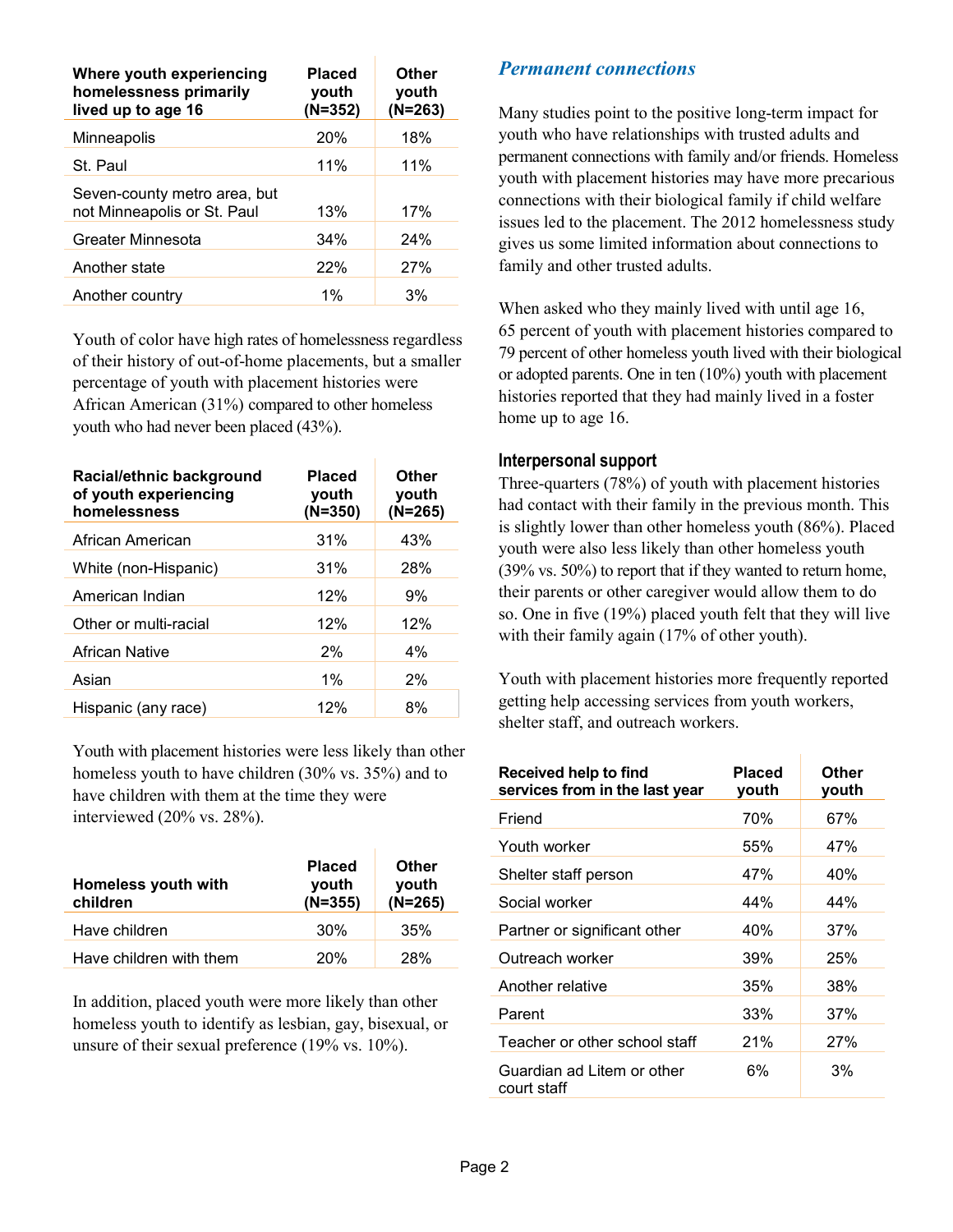Most youth from both groups reported having an adult in their life that they trust and have regular contact with (81% of placed youth and 91% of other homeless youth).

## *Experiences with homelessness and barriers to accessing stable housing*

Homeless youth with placement histories have a less stable housing history and more extreme experiences with homelessness.

On average, placed youth first experienced homelessness a year younger than other homeless youth (15 vs. 16). Placed youth were more likely than other homeless youth to have spent at least one night outside in the previous month (41% vs. 28%), and equally likely to spend time doubled-up/couch hopping (53% vs. 51%) or in shelter or transitional housing (65% vs. 63%).

For the most part, both groups reported similar reasons for leaving their last permanent housing situation. There were a few exceptions. Youth with placement histories were more likely to report drinking and drug problems (20% vs. 4%), behavior of guests (19% vs. 13%), or entering treatment or jail (17% vs. 4%) as reasons for leaving their last housing.

| Top reasons for leaving last<br>regular or permanent housing | <b>Placed</b><br>youth | Other<br>youth |
|--------------------------------------------------------------|------------------------|----------------|
| Problems getting along with<br>other people you lived with   | 47%                    | 48%            |
| Could not afford rent or house<br>payments                   | 26%                    | 22%            |
| Eviction or lease not renewed                                | 21%                    | 19%            |
| Abuse by someone you lived<br>with                           | 20%                    | 20%            |
| Drinking/drug problems                                       | 20%                    | 4%             |
| Behavior problem of a guest<br>or visitor                    | 19%                    | 13%            |
| Entered treatment, or jail, or<br>residential program        | 17%                    | 4%             |
| A breakup with a spouse or<br>partner                        | 16%                    | 11%            |
| Violence in neighborhood                                     | 13%                    | 14%            |
| Substandard or unsafe housing                                | 13%                    | 11%            |

Youth with placement histories and other homeless youth also reported many of the same reasons for becoming homeless. Again, there were a few differences between groups of homeless youth. Youth with placement histories were more likely to report fighting with parents or guardians (31% vs. 23%), drug or alcohol use (14% vs. 2%), or delinquent activities (13% vs. 3%) as their main causes of their homelessness.

| Main causes of youth's<br>homelessness                   | <b>Placed</b><br>youth<br>$(N=355)$ | Other<br>youth<br>$(N=265)$ |
|----------------------------------------------------------|-------------------------------------|-----------------------------|
| Fighting frequently with<br>parents or guardians         | 31%                                 | 23%                         |
| Told to leave or locked out                              | 30%                                 | 31%                         |
| Someone in home they could<br>not stand to be around     | 25%                                 | 20%                         |
| Not willing to live by parents'<br>rules                 | 15%                                 | 8%                          |
| Neglect, or parents not<br>attending to your basic needs | 14%                                 | 9%                          |
| Own use of drugs or alcohol                              | 14%                                 | 2%                          |
| Delinquent activities by youth                           | 13%                                 | 3%                          |
| Parents use of drugs or<br>alcohol                       | 13%                                 | 10%                         |
| Did not feel safe because of<br>violence in home         | 13%                                 | 9%                          |
| A parent or guardian had<br>mental health problems       | 12%                                 | 7%                          |

Both groups report similar barriers to getting housing, but youth with placement histories were more likely than other youth to report a criminal background as something that was keeping them from getting housing (10% to 5%).

| <b>Top issues preventing</b><br>homeless youth from<br>acquiring housing | <b>Placed</b><br>youth<br>$(N=337)$ | <b>Other</b><br>youth<br>$(N=240)$ |
|--------------------------------------------------------------------------|-------------------------------------|------------------------------------|
| Lack of job or income                                                    | 41%                                 | 43%                                |
| Could not afford housing                                                 | 28%                                 | 31%                                |
| No local rental history                                                  | 12%                                 | 12%                                |
| Criminal background                                                      | 10%                                 | 5%                                 |

Fifty-seven percent of youth with placement histories and 49 percent of other youth were experiencing long-term homelessness (homeless for a year or longer or four or more times in the last three years).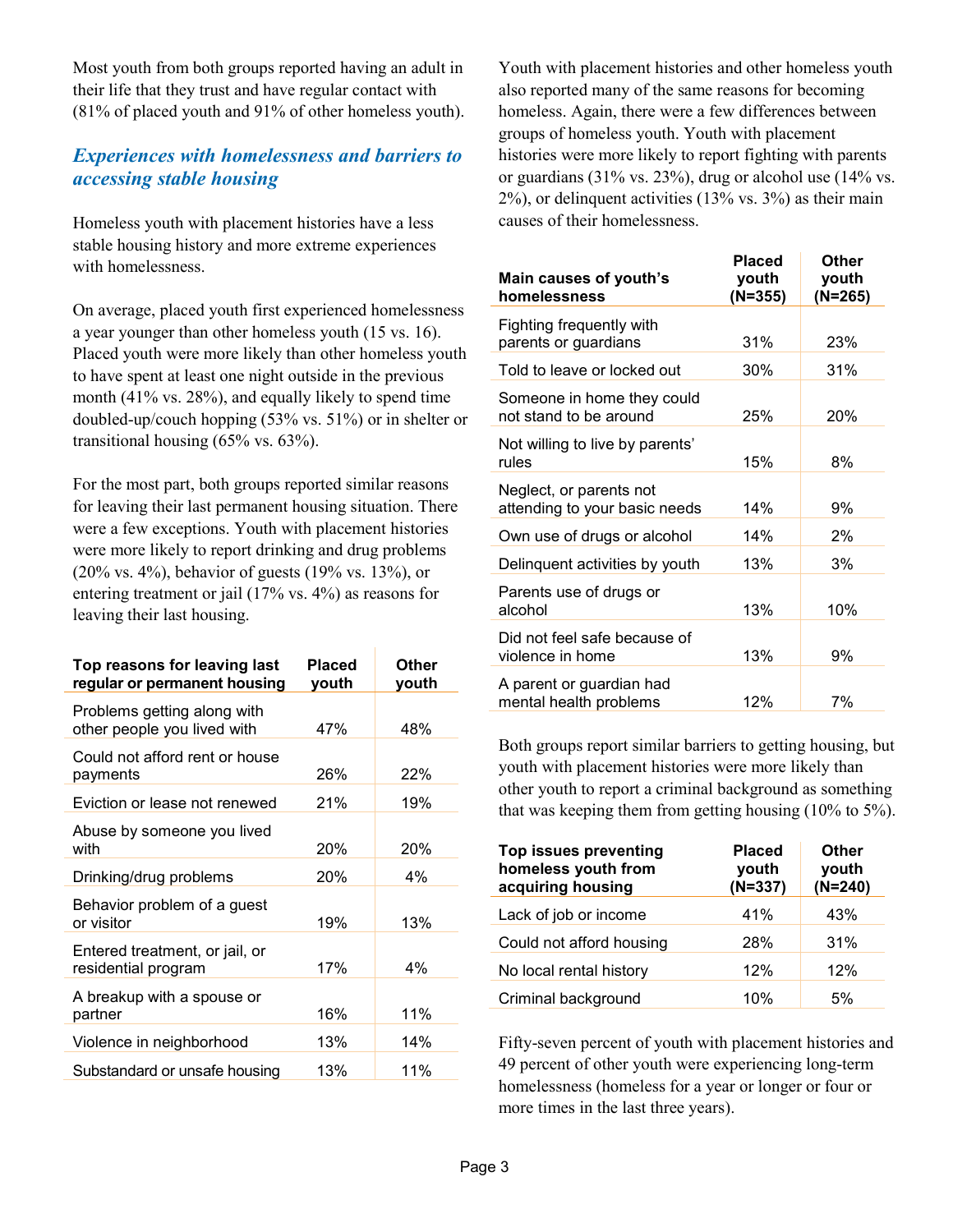| <b>Experience with</b><br>homelessness               | <b>Placed</b><br>youth<br>$(N=344)$ | Other<br>youth<br>$(N=257)$ |
|------------------------------------------------------|-------------------------------------|-----------------------------|
| Long-term homeless                                   | 57%                                 | 49%                         |
| 1 year or longer                                     | 48%                                 | 42%                         |
| 4+ times in last 3 years                             | 36%                                 | 25%                         |
| Turned away from shelter in<br>previous 3 months     | 28%                                 | <b>22%</b>                  |
| Was homeless as a minor<br>(with or without parents) | 29%                                 | <b>20%</b>                  |

## *Education, employment, and income*

Compared to other homeless youth, homeless youth with placement histories have similar educational attainment and almost the same level of employment and income as their homeless peers.

#### **Education**

About one-half (51%) of both groups had at least a high school diploma or GED. However, youth with a previous social service placement were more likely than other youth (50% vs. 33%) to receive special education services.

| <b>Educational attainment of</b><br>homeless youth 18-21 | <b>Placed</b><br>youth | Other<br>youth |
|----------------------------------------------------------|------------------------|----------------|
| Less than high school                                    | 49%                    | 49%            |
| Currently enrolled in an<br>education program*           | 29%                    | 33%            |
| High school or GED only                                  | 39%                    | 33%            |
| Some college or more                                     | 11%                    | 18%            |
| IEP or special education<br>services while in school     | 50%                    | 33%            |

*\* Percent of total who did not have a high school education but were currently enrolled in some type of education program.* 

Youth with placement histories who were attending school reported similar issues with school as other homeless youth; a slightly higher proportion of placed youth reported issues with truancy (46% vs. 39%) and poor grades (39% vs. 32%).

| Problems faced during the<br>previous school year                           | <b>Placed</b><br>youth<br>$(N=110)$ | Other<br>youth<br>$(N=84)$ |
|-----------------------------------------------------------------------------|-------------------------------------|----------------------------|
| Truancy or skipping school                                                  | 46%                                 | 39%                        |
| Trouble getting to school<br>because of housing or<br>transportation issues | 46%                                 | 48%                        |
| Poor or failing grades                                                      | 39%                                 | 32%                        |
| Suspensions or expulsions                                                   | 23%                                 | 24%                        |
| Not feeling safe at school                                                  | 6%                                  | .5%                        |

*Note: Percentages are for youth (18-21) who had not graduated and were enrolled in school at the time of the survey.*

Youth who were not currently in school (and had not graduated) were asked for the main reasons they were not in school this year. About half of homeless youth reported that dealing with other issues or problems were preventing them from attending. Youth with placement histories were twice as likely as other homeless youth to report they had no interest or motivation in attending school (34% vs. 16%) and half as likely to report that employment was getting in the way of school (9% vs. 18%).

| Main reasons for not<br>attending school this year | <b>Placed</b><br>youth<br>$(N=70)$ | Other<br>youth<br>$(N=38)$ |
|----------------------------------------------------|------------------------------------|----------------------------|
| Dealing with other issues or<br>problems           | 50%                                | 47%                        |
| No permanent address                               | 34%                                | 32%                        |
| No interest or motivation                          | 34%                                | 16%                        |
| Dropped out                                        | 20%                                | 21%                        |
| Have to work                                       | 9%                                 | 18%                        |

*Note: Percentages are for youth who had not graduated and were not enrolled in school at the time of the survey.*

#### **Employment**

Homeless youth with placement histories were somewhat less likely than other homeless youth to be employed at the time of the survey (28% vs. 35%), but equally likely to be employed full-time (35+ hours per week) at the time of the survey  $(9\%$  vs.  $8\%)$ . It should be noted that homeless youth were more likely to be employed than homeless adults in the 2012 homeless survey.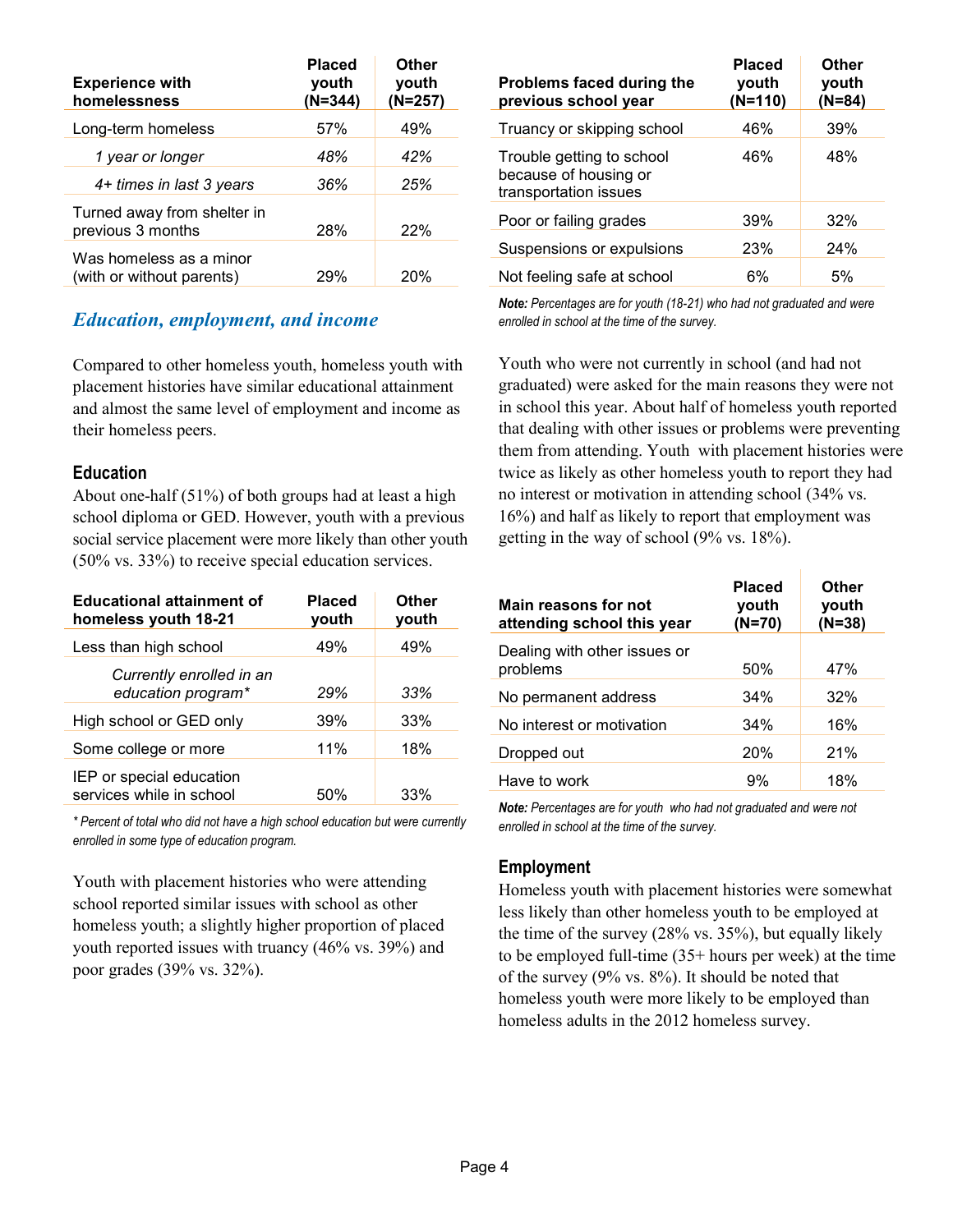On average, youth with placement histories reported slightly less income in the month of the survey than other homeless youth (\$396 vs. \$421). Youth with placement histories were more likely to report they had asked for money on the streets (16% vs. 7%).

| Sources of income and<br>financial support in October | Placed<br>youth | Other<br>youth |
|-------------------------------------------------------|-----------------|----------------|
| Steady employment                                     | 24%             | 28%            |
| Relatives (other than parents)<br>or friends          | 23%             | 21%            |
| General assistance                                    | 20%             | 17%            |
| MFIP or other welfare<br>program                      | 18%             | 21%            |
| Sale or pawning of personal<br>belongings             | 16%             | 15%            |
| Asking for money on the<br>streets                    | 16%             | 7%             |
| Parents                                               | 13%             | 12%            |

Both groups of homeless youth most often reported transportation as a barrier to employment. A greater percentage of youth with placement histories reported that criminal history and mental health problems were barriers to work. It is expected that mental health issues may be more prevalent for youth with placement histories since social service placements include mental health treatment, half-way houses, and residential treatment programs. However, youth with placement histories were less likely than other youth to report a lack of job experience as a barrier (14% vs. 25%).

| <b>Most significant barriers to</b><br>obtaining employment | Placed<br>youth<br>(N=223) | Other<br>youth<br>$(N=145)$ |
|-------------------------------------------------------------|----------------------------|-----------------------------|
| Transportation                                              | 29%                        | 30%                         |
| Personal reasons                                            | <b>20%</b>                 | 15%                         |
| Criminal history                                            | 18%                        | 5%                          |
| Housing                                                     | 17%                        | 17%                         |
| Mental health                                               | 16%                        | 6%                          |
| Job experience/history                                      | 14%                        | 25%                         |
| Resources needed to work or<br>look for work                | 14%                        | 11%                         |
| <b>Employment opportunities</b>                             | 10%                        | 17%                         |
| Education                                                   | 10%                        | 13%                         |
| Child care                                                  | 9%                         | 15%                         |
|                                                             |                            |                             |

*Note: Percentages are for those who were not employed.*

## *Physical, social, and emotional well-being*

History of trauma and significant health conditions are common among homeless youth with placement histories.

#### **Mental, chemical, and physical health**

Youth with placement histories were much more likely than other homeless youth to report serious health conditions including mental illness, chemical dependency, or a chronic health problem. In fact, only one-quarter (25%) of placed youth reported none of these three conditions compared to one-half (47%) of other homeless youth.



Homeless youth were also asked if they had been told by a doctor or nurse that they had one of several mental health conditions. A greater percentage of youth with placement histories compared to other homeless youth reported that they had a mental health diagnosis. Bipolar disorder (26% vs. 11%) and Post Traumatic Stress Disorder (24% vs. 9%) diagnoses were almost three times more prevalent among homeless youth with placement history versus other homeless youth.

#### **RECENT MENTAL HEALTH DIAGNOSIS**

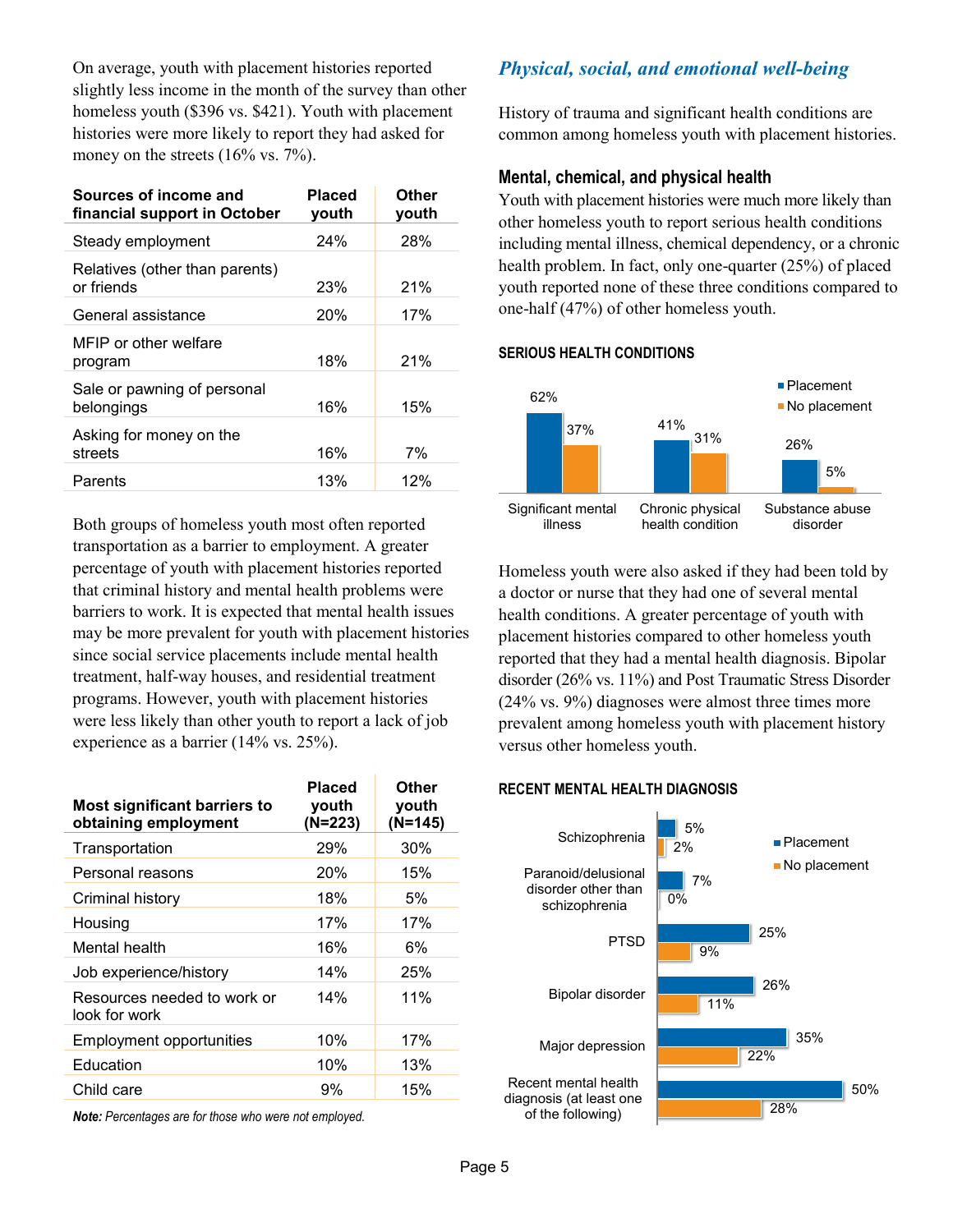| Other evidence of mental<br>health issues                                   | <b>Placed</b><br>youth | Other<br>youth |
|-----------------------------------------------------------------------------|------------------------|----------------|
| Ever had outpatient treatment                                               | 57%                    | 31%            |
| Considered suicide                                                          | 45%                    | 24%            |
| Feel they need to see a<br>mental health professional                       | 37%                    | 19%            |
| Evidence of a traumatic brain<br>injury                                     | 29%                    | 16%            |
| Not taking mental-health<br>related medication they have<br>been prescribed | 24%                    | 12%            |
| Any evidence of mental<br>illness                                           | 84%                    | 56%            |

One-quarter (26%) of youth with placement histories reported a substance abuse disorder (compared to 5% of other homeless youth), 31 percent received outpatient substance abuse treatment, and 20 percent left their last housing because of a drinking or drug problem. Placed youth were also much more likely than other youth to report using an illegal drug in the previous 30 days  $(46\% \text{ vs } 29\%).$ 

### **Abuse and exposure to violence**

Experiences with abuse and violence are common among homeless youth with placement histories. Youth with placement histories were much more likely than other youth to have been abused and neglected as a child.

- 56% of youth with placement histories were physically abused as a child (28% of other homeless youth)
- 38% of youth with placement histories experienced parental neglect (20% of other homeless youth)
- 34% of youth with placement histories were sexually abused as a child (17% of other homeless youth)

Youth with placement histories were also much more likely than other homeless youth to experience violence, abuse, or exploitation while homeless.

- 29% of youth with placement histories had been physically or sexually attacked or beaten while being homeless (14% of other homeless youth)
- 34% of youth with placement histories reported they had to stay in an abusive situation because they did not have other housing options (27% of other homeless youth)
- 24% of youth with placement histories reported they had been encouraged to make money through sexual services (13% of other homeless young people)
- 22% of youth with placement histories reported being sexual with someone only for the purpose of getting shelter, clothing, food, or other things (10% of other youth)

More than two-thirds (70%) of youth with placement histories had a parent who had been incarcerated (45% of other homeless youth) including 8 percent who had a parent who was currently incarcerated (5% of other youth).

## *Assistance and services*

Many homeless youth surveyed are getting assistance, especially with SNAP/food stamps and transportation help such as bus cards. Youth with placement histories are accessing services at similar or higher rates than other homeless youth.

| <b>Top seven services</b><br>homeless youth reported<br>using in the last 30 days | Placed<br>youth<br>(N=355) | <b>Other</b><br>youth<br>$(N=265)$ |
|-----------------------------------------------------------------------------------|----------------------------|------------------------------------|
| SNAP/Food stamps                                                                  | 59%                        | 61%                                |
| Transportation assistance                                                         | 59%                        | 51%                                |
| Drop-in centers                                                                   | 41%                        | 31%                                |
| Clothing shelves                                                                  | 36%                        | 30%                                |
| Food shelves                                                                      | 35%                        | 32%                                |
| Hot meal program                                                                  | 32%                        | 22%                                |
| Emergency room                                                                    | 29%                        | 23%                                |